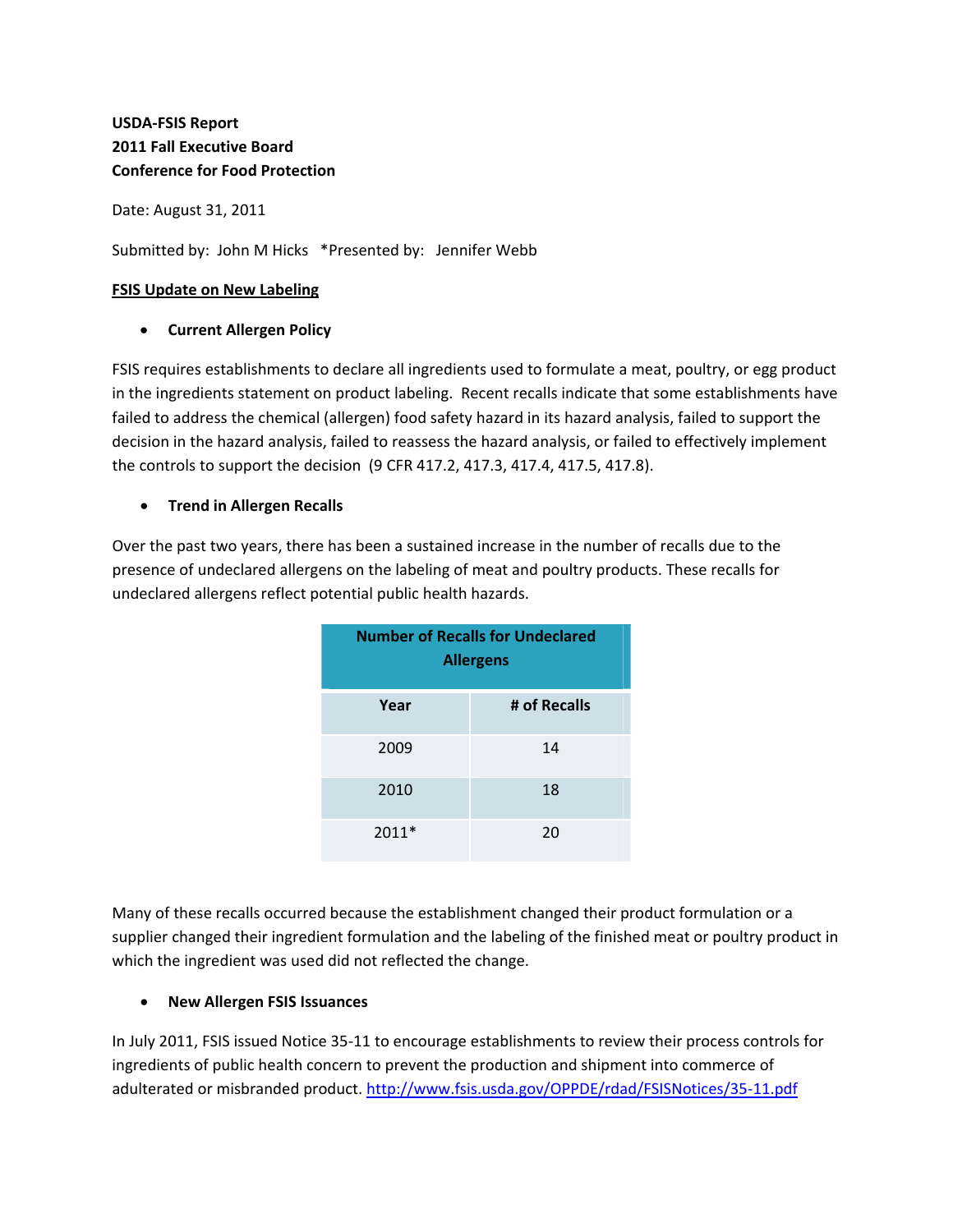#### • **Labeling for Raw Meat and Poultry Products Containing Added Solutions**

FSIS is proposing to amend its regulations to establish a common or usual name for raw meat and poultry products that do not meet standard of identity regulations and to which solutions have been added. The Agency seeks to ensure that the common or usual name consistently conveys to consumers that these products contain added solutions, along with the percentage and ingredients in the added solution. These changes allow consumers to distinguish products clearly and easily with added solution ("enhanced products") from products that do not contain added solutions in order to able to make informed choices in the store. [http://www.fsis.usda.gov/oppde/rdad/FRPubs/2010](http://www.fsis.usda.gov/oppde/rdad/FRPubs/2010-0012.htm)‐0012.htm

## • **Mechanically Tenderized Meat and Poultry Products**

The Agency will propose that raw, needle or blade, mechanically tenderized, meat and poultry products be labeled to indicate that they are "mechanically tenderized." In addition, FSIS will propose that labels of raw mechanically tenderized product include cooking instructions that have been validated to ensure adequate pathogen destruction. The new labeling requirements would apply to consumer ready product, product going to food service facilities, and product going to other Federal establishments for further processing.

For mechanically tenderized products that receive a full lethality (e.g., are thoroughly cooked) in a Federal establishment, FSIS will propose that the product continue to be labeled as "mechanically tenderized." However, the Agency will also propose that fully cooked, ready‐to‐eat mechanically tenderized products need not bear cooking instructions on the label. [http://www.reginfo.gov/public/do/eAgendaViewRule?pubId=201104&RIN=0583](http://www.reginfo.gov/public/do/eAgendaViewRule?pubId=201104&RIN=0583-AD45)‐AD45

## • **Exemption for Catering Operations**

FSIS is preparing to issue a notice to announce that the Agency is reviewing the regulations that provide a limited exemption from federal inspection requirements for certain catering operations. FSIS is issuing this notice because the results of a recent field assessment of catering firms indicate that there is some confusion over the requirements of the exemption.

#### **Retail Activities**

## • **Recordkeeping for Establishments and Retail Stores which Grind or Chop Raw Beef**

FSIS is developing a propose rule requiring establishments and retails to keep records to facilitate more accurate traceback during recalls. Several outbreak‐related recalls were halted at the retail level because poor recordkeeping did not provide sufficient information to traceback product to suppliers within the Federal inspection system.

Official establishments and retail stores that grind or chop raw beef products for sale in commerce will be required to keep records that disclose the identity of the supplier of all source materials that they use in the preparation of raw ground or chopped product and identify the names of those source materials.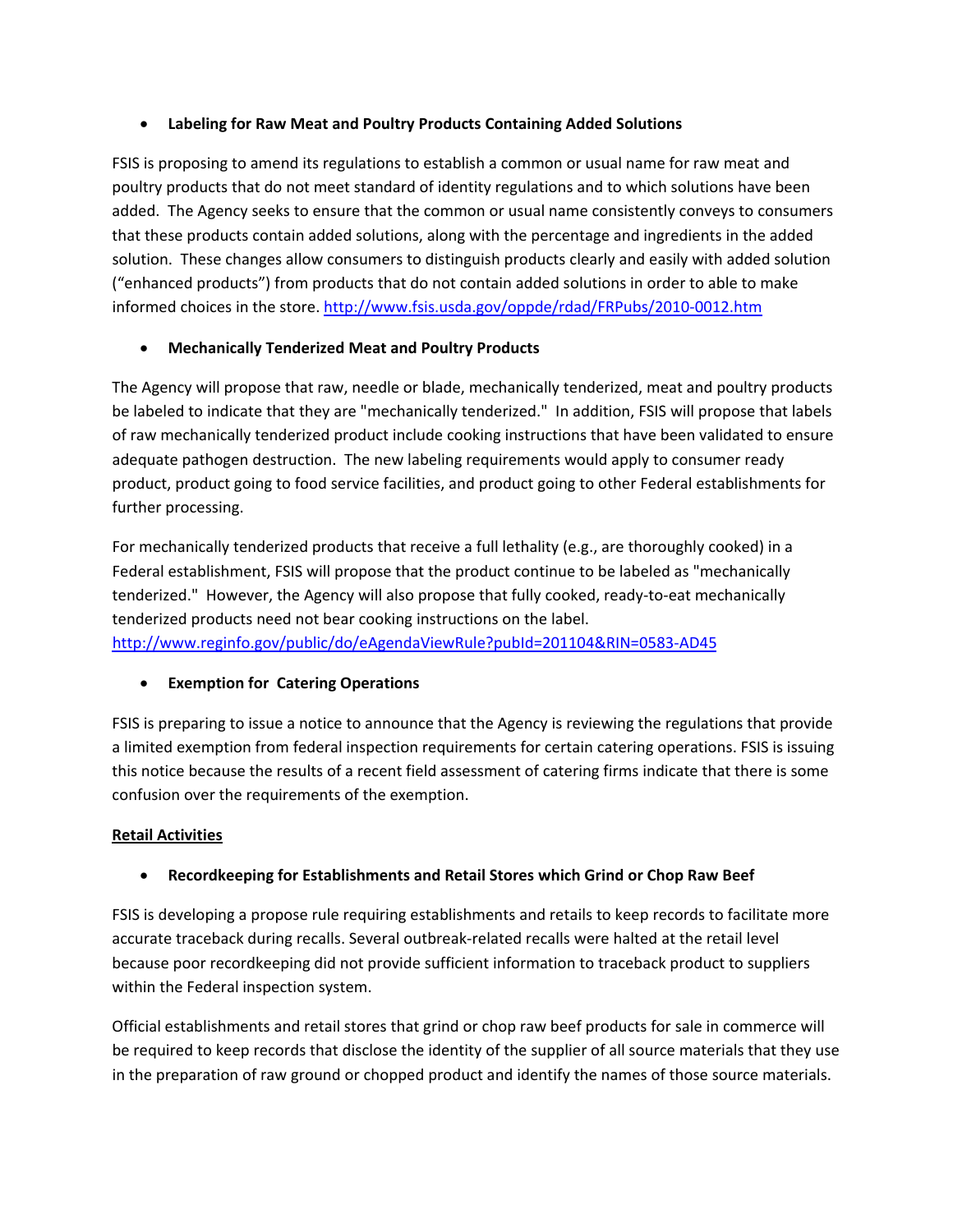## • **Ground beef Sampling at Retail**

FSIS is currently updating the current sampling policy (2008 Directive 8010.1 Rev 2) for raw ground beef at retail. We are considering updating or prioritizing sampling based on practices at the retail. Currently OPEER investigators collect samples and report on practices at the retail. The review will take into account the information currently being collected at the time of sample collection. <http://www.fsis.usda.gov/OPPDE/rdad/FSISDirectives/8010.1Rev2.pdf>

## • **Lm Environmental sampling at Deli**

FSIS is developing a proposed sampling program (non-food contact surface only) that would be nonregulatory to test for *Listeria monocytogenes* in the environment in retail delis. If insanitary conditions are found, FSIS would notify the retailer, and work with State and local public health partners to take corrective actions, if needed. FSIS intends to start sampling in January 2012.

## • *Listeria* **Market Basket Survey**

The purpose of the survey is to determine:

- ‐ How *Listeria monocytogenes (Lm)* contamination varies among ready‐to‐eat (RTE) food categories
- ‐ How the relative risk ranking of RTE foods at retail has changed since the 2003 FDA/FSIS *Listeria* risk assessment

Federal Register Notice (Apr 7) was published that requests scientific data and information and informing the public that ARS will collect *Lm* data from select retail products. During the 12 month survey, ARS will not inform stores that samples will be collected to ensure retails do not alter their practices. ARS will publish their findings in scientific literature and share information at the end of the study with FSIS and FDA. Survey results will be used to inform FDA and FSIS risk assessments and will published in the peer-reviewed literature. [http://www.gpo.gov/fdsys/pdsys/pkg/FR](http://www.gpo.gov/fdsys/pdsys/pkg/FR-2011-04-07/html/2011-8360.pdf)-2011-04-[07/html/2011](http://www.gpo.gov/fdsys/pdsys/pkg/FR-2011-04-07/html/2011-8360.pdf)‐8360.pdf

## • **Update to the 2003 Risk Ranking**

FSIS in partnership with FDA, is gathering date to update the 2003 risk ranking for RTE foods at retail. Large scale data surveys are underway that will include samples purchased at retail and data from regulatory sampling.

## **Update on Risk Assessments**

FSIS is developing the first quantitative microbial risk assessment for evaluating the effectiveness of interventions and factors that contribute to foodborne illness at retail. This interagency retail risk assessment, was developed in collaboration with academia (VA Tech, Cornell University, University of